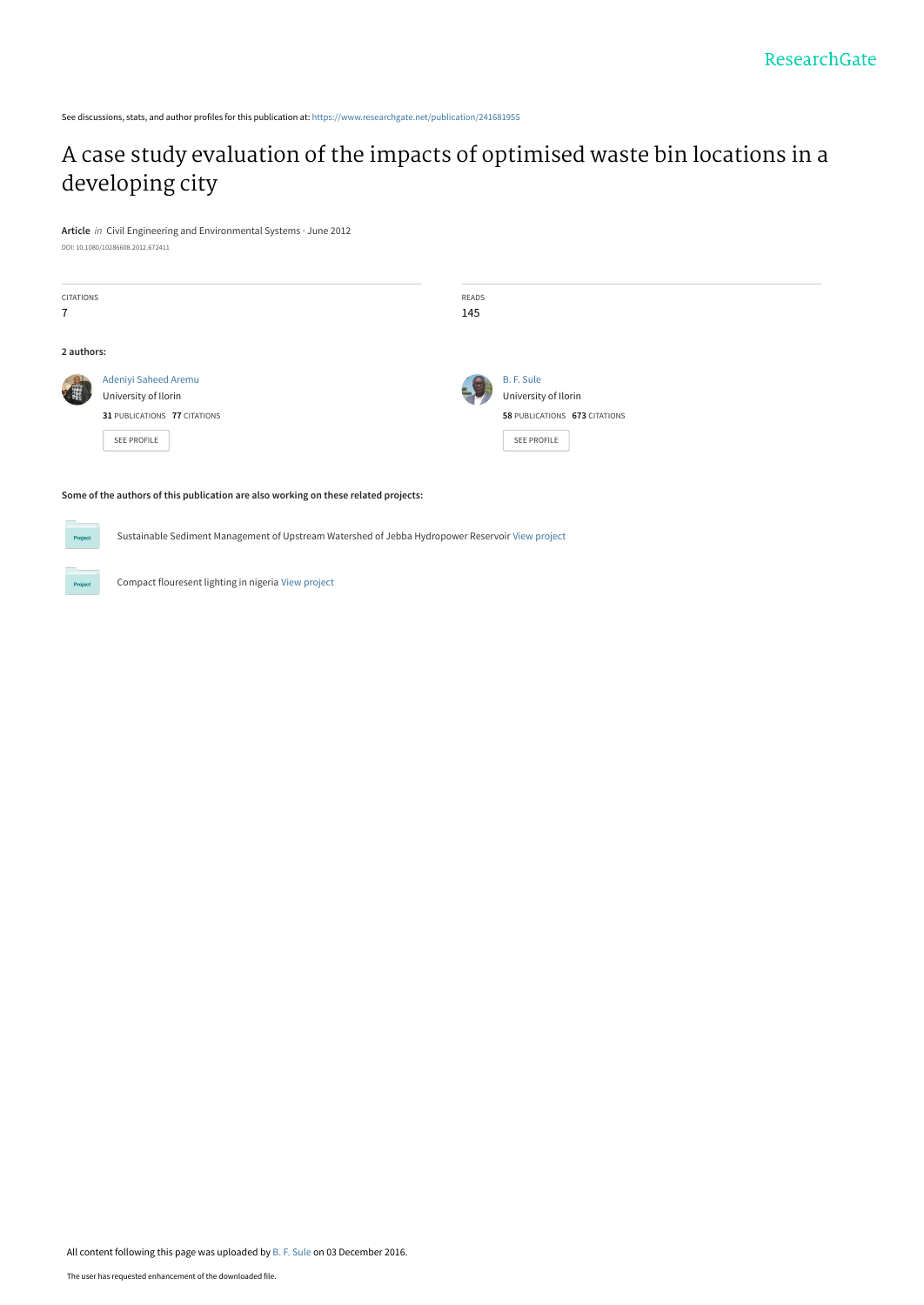This article was downloaded by: [A. S. Aremu] On: 24 March 2012, At: 04:26 Publisher: Taylor & Francis Informa Ltd Registered in England and Wales Registered Number: 1072954 Registered office: Mortimer House, 37-41 Mortimer Street, London W1T 3JH, UK



# **Civil Engineering and Environmental Systems**

Publication details, including instructions for authors and subscription information: <http://www.tandfonline.com/loi/gcee20>

# **A case study evaluation of the impacts of optimised waste bin locations in a developing city**

A. S. Aremu <sup>a</sup> & B. F. Sule <sup>a</sup>

<sup>a</sup> Department of Civil Engineering, University of Ilorin, Ilorin, Kwara State, Nigeria

Available online: 23 Mar 2012

**To cite this article:** A. S. Aremu & B. F. Sule (2012): A case study evaluation of the impacts of optimised waste bin locations in a developing city, Civil Engineering and Environmental Systems, DOI:10.1080/10286608.2012.672411

**To link to this article:** <http://dx.doi.org/10.1080/10286608.2012.672411>



# PLEASE SCROLL DOWN FOR ARTICLE

Full terms and conditions of use: [http://www.tandfonline.com/page/terms-and](http://www.tandfonline.com/page/terms-and-conditions)[conditions](http://www.tandfonline.com/page/terms-and-conditions)

This article may be used for research, teaching, and private study purposes. Any substantial or systematic reproduction, redistribution, reselling, loan, sub-licensing, systematic supply, or distribution in any form to anyone is expressly forbidden.

The publisher does not give any warranty express or implied or make any representation that the contents will be complete or accurate or up to date. The accuracy of any instructions, formulae, and drug doses should be independently verified with primary sources. The publisher shall not be liable for any loss, actions, claims, proceedings, demand, or costs or damages whatsoever or howsoever caused arising directly or indirectly in connection with or arising out of the use of this material.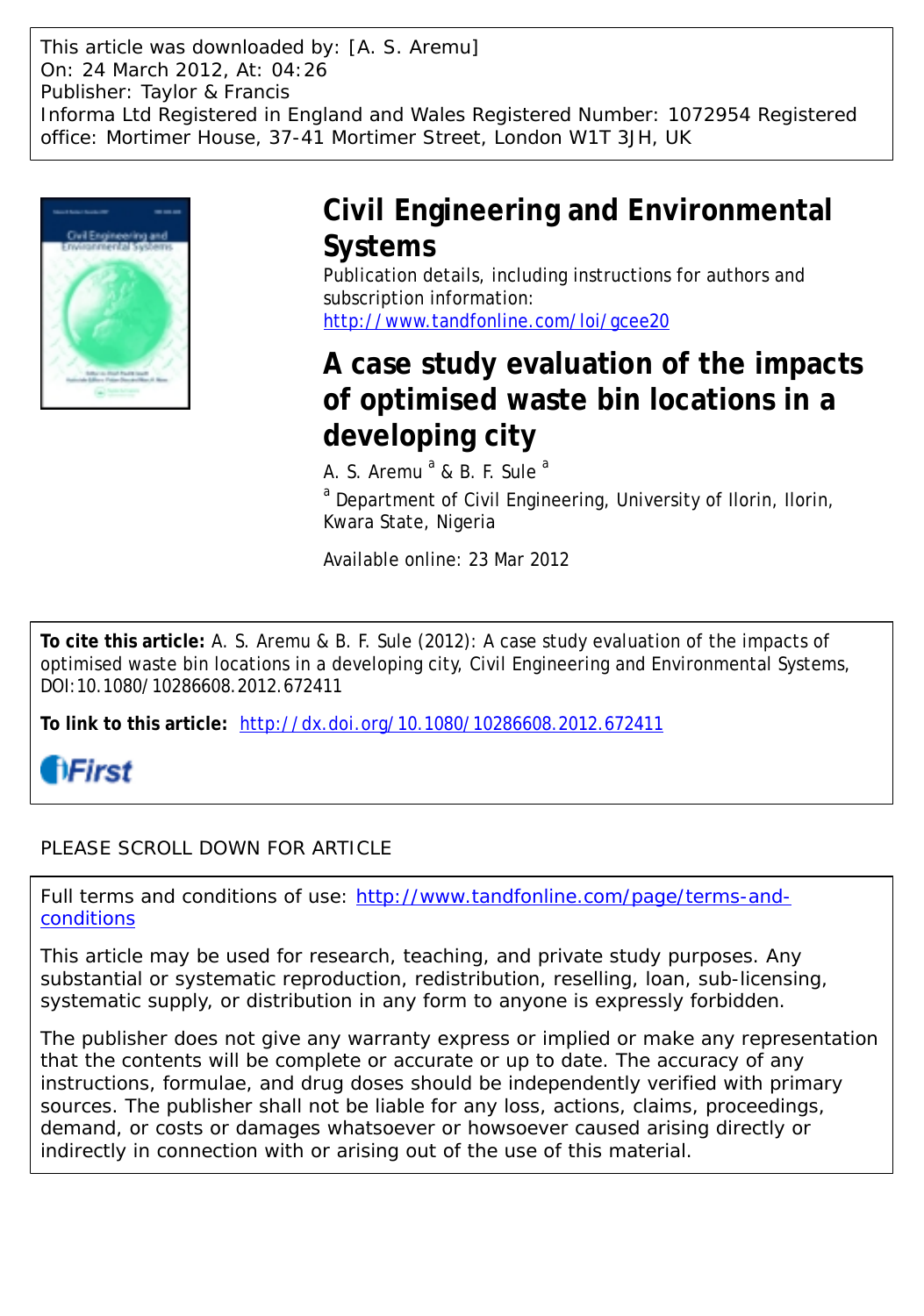

# **A case study evaluation of the impacts of optimised waste bin locations in a developing city**

A.S. Aremu\* and B.F. Sule

*Department of Civil Engineering, University of Ilorin, Ilorin, Kwara State, Nigeria*

(*Received 22 January 2011*)

This study was undertaken to evaluate the impacts of placing waste bins at optimal locations in the city of Ilorin, North Central Nigeria. The optimal locations of 1–10 waste bins were determined by the built-in solver for *p*-median problems in TransCAD v. 5.0 (Caliper, Corp.) software. The spatial performance of a particular number of waste bins created social, economic and environmental impacts which were evaluated from a combination of the attribute table from the *p*-median solution, solid waste generation data and collection operation data. The issues examined under these impacts were service coverage, public satisfaction, waste bin utility, costs associated with service provision and emissions from collection vehicles. The results indicate that service coverage and public satisfaction improved as the number of waste bins was increased from one to five. With 6–10 waste bins,  $100\%$  service coverage and public satisfaction was attained, however, some waste bins became underutilised. The service provision costs and emissions from the collection vehicle also increased as the number of waste bins increased. A multi-criteria analysis of these impacts can assist municipal authorities in achieving sustainable solid waste management.

**Keywords:** solid waste; optimised location; waste bin; developing country; impact

## **1. Introduction**

Social, economic and environmental issues related to the management of solid waste pose challenges to municipal authorities and decision makers all over the world. These challenges are often felt more by developing countries even though municipalities spend 20–50% of their available recurrent budget on solid waste management, yet about 50% of the population is not served (World Bank 2009). Improving service coverage and efficiency of municipal solid waste collection activities within the urban spatial structure of developing countries has been a demanding task. This challenge is particularly encountered in the developing world because most of the urban settlements are characterised by high density, unplanned expansion of low-income settlements and ineffective control of land development (Cohen 2006).

In order to strengthen efforts to provide municipal solid waste management services to the populace, city authorities in developing countries, like Nigeria, place large moveable containers at designated service points along the shoulders of accessible roads for the storage of municipal

ISSN 1028-6608 print*/*ISSN 1029-0249 online © 2012 Taylor & Francis http:*//*dx.doi.org*/*10.1080*/*10286608.2012.672411 http:*//*www.tandfonline.com

<sup>\*</sup>Corresponding author. Email: aremu\_adeniyi@yahoo.com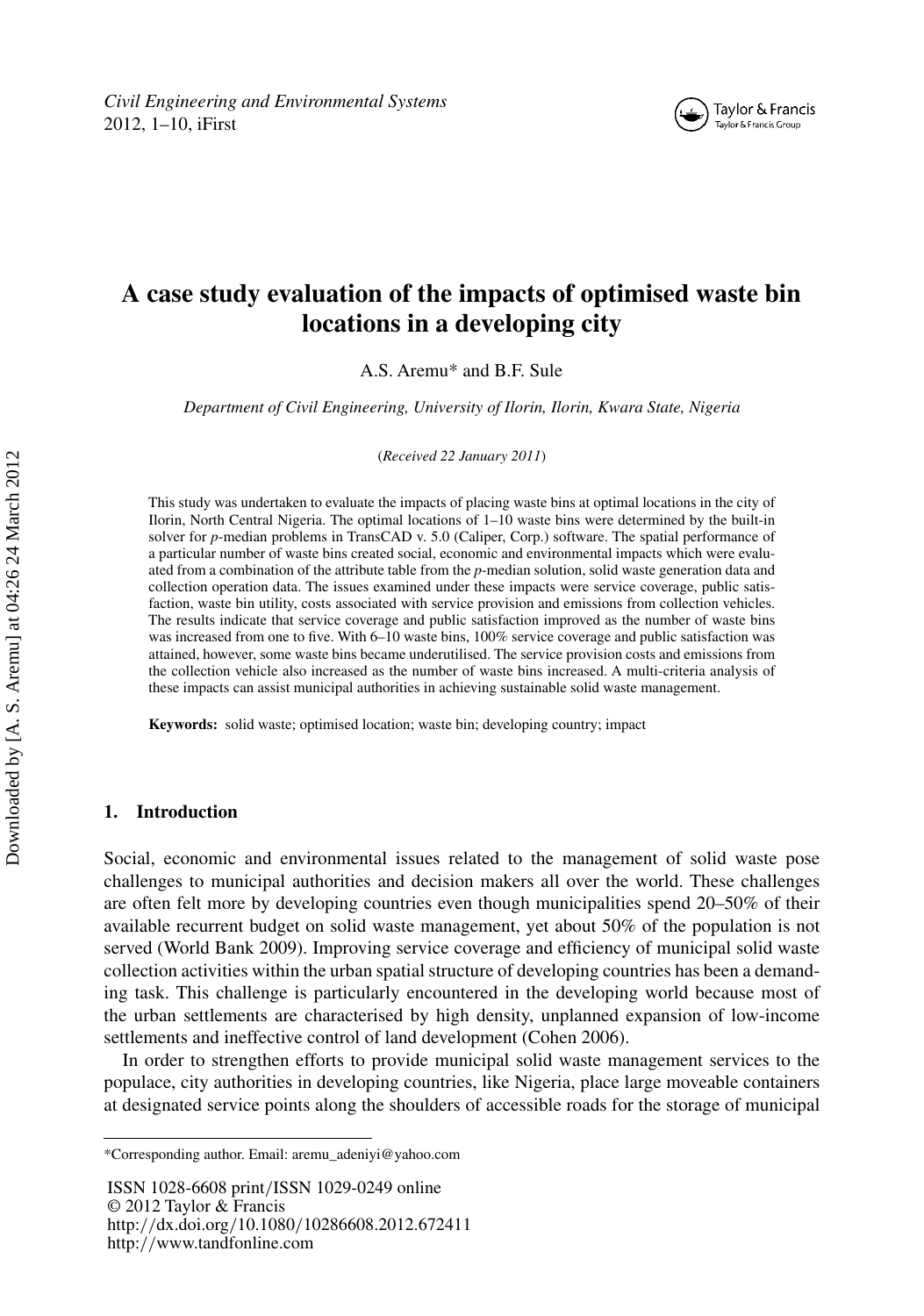solid wastes. There are two aspects of the problem faced by the municipality in adopting this system. One aspect is that the waste generator is constrained to use the waste bin provided by the municipal authority at a designated service point. The second aspect is that the municipal authority has to allocate waste bins to different parts of the city, collect the waste bins, dispose the contents and return the empty waste bin to the service point. In this role, the municipal authority is faced with the challenge of efficient siting of waste bins in order to meet multi-objective targets.

Facility location models are among the main optimisation models used within public facility planning processes. These models are basically aimed at determining the most efficient location for all types of facilities according to one or more objectives such as cost minimisation and accessibility maximisation (Teixeira and Antunes 2008). However, these objectives are subject to physical, structural and policy constraints, in a static or deterministic setting (Current *et al*. 1997). Over the years, facility location models have been widely used for solving decision problems involving facility siting such as emergency service systems, communication networks, distribution systems, public, private and military facilities (Handler and Mirchandani 1979). The application of facility location models for spatial decision support in developing countries is mainly within the context of facilities that provide social services such as potable water, healthcare, education, sanitation and security (Oppong 1996). In the absence of such formal spatial decision, a political or pragmatic decision is made which is often far from the optimal solution (Smith and Rahman 2000). For numerous reasons, including inappropriate location of health and waste facilities, many urban areas in developing countries are deteriorating, with serious consequences for the residents.

For planning waste bin locations, Kao and Lin (2002) proposed the shortest service location model. The model was found to reduce the overlay of service areas and shortened the overall average walking distance to collection stops. However, the computation time by model is enormous because it involves many variables. The *p*-median problem is a commonly applied facility location problem which provides good solutions at reasonable computational expense and solution algorithms could be a part of general purpose software such as Geographic Information System (GIS) (Miller and Shaw 2001). More importantly, GIS serves as a significant aid in collecting and organising spatial data to heuristically solve *p*-median problems and display results (Church 2002).

In the context of determining the optimal service point (waste bin location) for the collection of municipal solid wastes, the *p*-median problem sites *p* waste bins among a set of *m* potential service points along a network to serve *n* waste generation points. For this purpose, a waste generation point is assigned to a municipal waste bin which is at the shortest distance from it. Vijay *et al*. (2008) presented a GIS-based algorithm which utilised the *p*-median problem for identification of optimised waste bin location and determination of the required number of waste bins to be sited. The algorithm also computes the command area of each waste bin based on shortest distance and descending slope. The application of this algorithm requires the specification of *p* value in the model.

However, if the value of  $p$  is specified to be large, it results in too many waste collection locations, underutilisation of waste bins and increased collection cost, while a low value of  $p$  in the model results in fewer waste collection locations, reduction in public satisfaction and environmental problems such as overflowing waste bins and litter. Additionally, spatial decision making problems, like that of waste bin location, often involve the consideration of several factors beyond simple distance or terrain. Conversely, factors such as level of acceptability of service, service coverage, air quality risks, frequency of collection, cost analysis for provision and collection of waste bins, and utility of waste bins for each choice of *p* needs to be determined for sustainability of solid management programmes. This study groups these factors under social, economic and environmental impacts, which are referred to as the triple bottom line of sustainability (Troschinetz and Mihelcic 2009, Mihelcic and Zimmerman 2010) and analyses the impacts of different numbers of waste bin at optimised locations.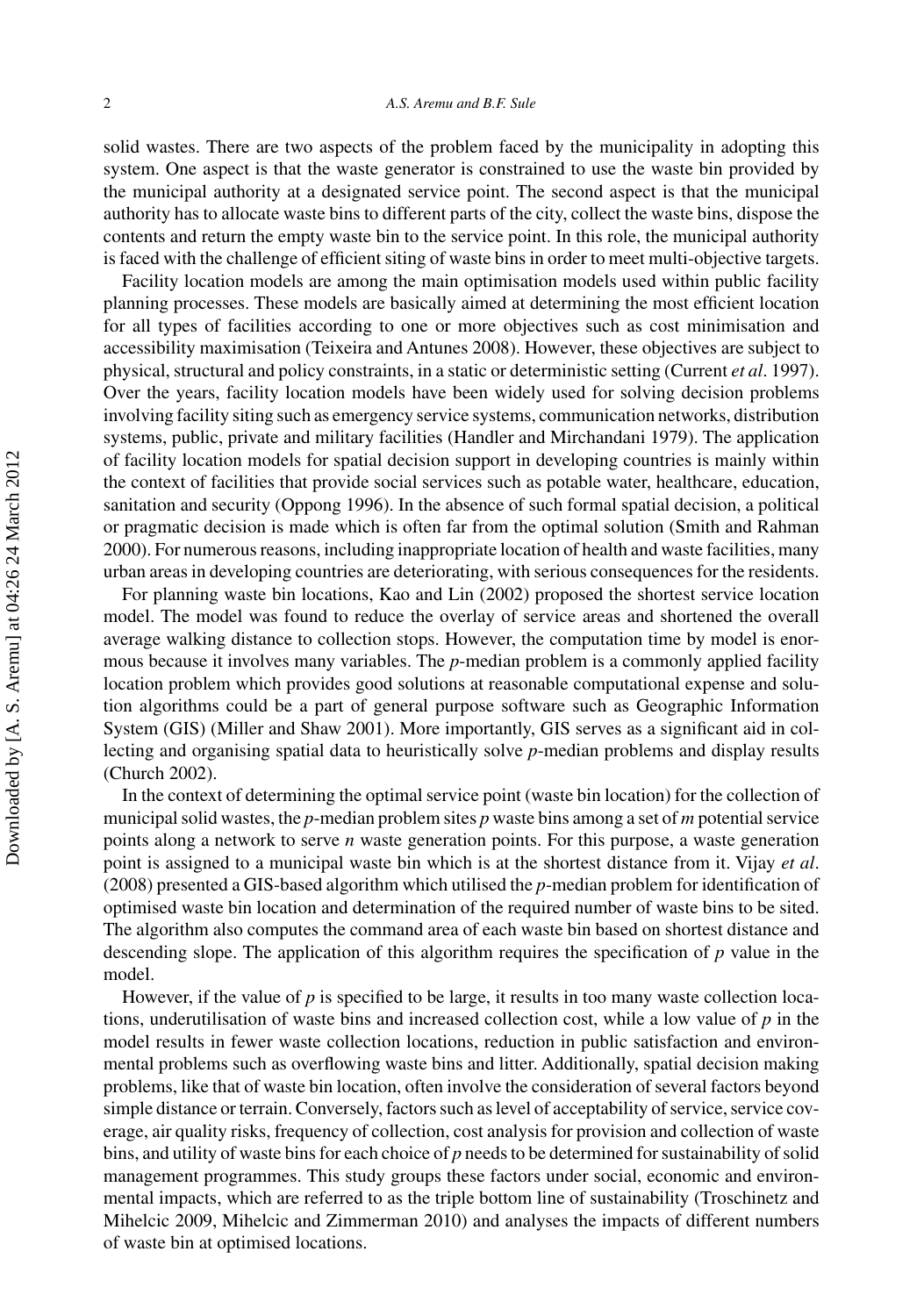#### **2. The** *p***-median formulation for optimisation of waste bin locations**

The mathematical formulation of the *p*-median model to locate waste bins and allocate waste generators to them is given by the equation (modified from Miller and Shaw 2001):

Minimise 
$$
Z = \sum_{i=1}^{n} \sum_{j=1}^{m} w_i c_{ij} x_{ij}
$$
 (1)

Subject to (2)

$$
x_j - x_{ij} \ge 0, \quad i = 1, \dots, n; \ j = 1, \dots, m
$$
 (3)

$$
\sum_{j=1}^{m} x_j = p,\tag{4}
$$

where *Z* is the total weighted distance between waste generation points and service points,

 $\{1, \ldots, n\}$  a set of solid waste generation points,  $\{1, \ldots, m\}$ a set of potential service points where a waste bin could be placed,  $w_i$  amount of solid waste generated at waste generation point  $i, w_i > 0$  $c_{ij}$  the shortest distance between waste generation point  $i$  and service point  $j$ 

> $x_{ij} =$  1 If waste generation point *i* is assigned to service point *j* 0 Otherwise  $x_j =$  1 If a waste bin is located at service point *j* 0 Otherwise

and *p* the number of waste bins to be located

The assumption of the *p*-median is that the waste generator will patronise the nearest service point. Constraint (2) ensures that a waste generator is assigned only to one service point (the nearest service point). Constraint (3) allows a waste generator to be assigned to a service point if a waste bin is located at that service point. Constraint (4) allows exactly *p* number of waste bins to be sited. Solution methods for *p*-median problems include enumeration, graph theoretic, mathematical programming and heuristic procedures (Miller and Shaw 2001). Also some GIS software packages, such as ArcInfo and TransCAD, combine input database and algorithms to solve *p*-median problems.

## **3. Case study application**

The city of Ilorin is the largest urban centre in Kwara State, Nigeria. Ilorin has a population of about 800,000 and is subdivided into three local government areas: Ilorin West, Ilorin East and Ilorin South. The city occupies an area of  $89 \text{ km}^2$  and lies at a latitude  $8^{\circ}30'$ N and a longitude  $4^{\circ}35'$ E (Abdulrasaq 1998). A typical part of the city in Ilorin West Local Government Area bounded on all sides by roads was selected as the study area. The Kwara State Waste Management Company (KWMC) is the organisation responsible for the management of solid wastes within the city, including the study area. The company places fabricated metal roll on–roll off waste bins of capacity  $7.54 \text{ m}^3$  on publicly accessible roads for the storage of municipal solid wastes and use medium-duty collection vehicles (Iveco Euro Cargo 100E18) to haul the waste bins.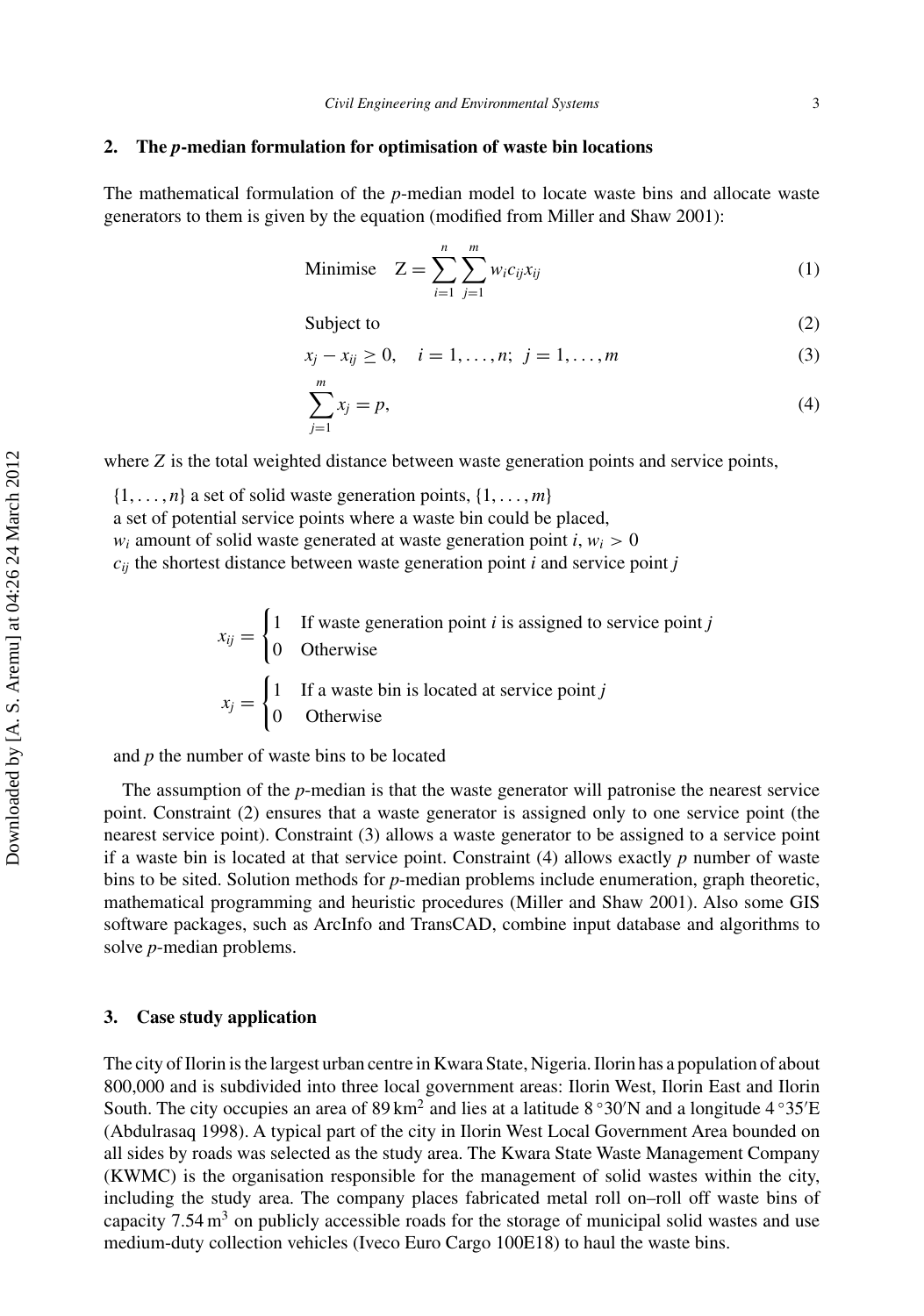## **4. Methodology**

Field study was carried out to obtain demographic, solid waste and collection operation data. The map of the study area was digitised and all the information relevant to the study were georeferenced. The Facility Location Function in the GIS package, TransCAD v. 5.0 (Caliper, Corp.), was used to solve the *p*-median problem. The 'client' represents the waste generation point; the 'facility' represents the waste bin while the 'cost' is the distance between the waste generation point and the waste bin. The solution to the problem is for the model to generate the optimal location for waste bin(s), out of potential service points, with minimum sum of distance from waste generation points to the waste bin(s). The value of *p* was taken from 1 to 10 (placing 1–10) waste bins within the study area) and the attribute table for each solution was exported for analysis of the impacts.

Positive social impact forms the basis of most solid waste management programmes throughout the world. The strategy is to capture solid wastes generated from most parts of the city, fully utilise the waste bins and haul them to the disposal site. Also, public satisfaction on a provided social service is often considered a testimony of good governance. In this regard, social impact was measured as public satisfaction, service coverage and utilisation of individual waste bin. Public satisfaction is the number of waste generation points served within 200 m walking distance to the optimised waste bin location(s) in relation to the total number waste generation points in the study area. Service coverage is the amount of solid wastes captured by the waste bins in relation to the total amount of solid wastes generated in the study area. A waste bin is considered fully utilised if it receives enough solid waste to reach its full capacity within one week, otherwise it is considered underutilised.

Availability of financial resources is the key to sustainability of solid waste management efforts by municipalities in developing countries, hence, there is a need to reduce costs and improve service delivery. In this study, economic impact was measured in terms of the cost for purchasing waste bin(s) and the cost of fuel consumed during various unit operations involved in the collection activity. The fuel consumed by the collection vehicle during various stages of waste bin collection was obtained from the values reported by Nguyen and Wilson (2009), i.e. 3.15 l/h for stationary unit operations and 0.335 l/km for dynamic unit operations. The time spent on each of these unit operations was obtained from Aremu *et al*. (2010) while the distance from the optimised waste bin location to the disposal site was obtained from the digitised map of Ilorin metropolis.

Recent environmental and health concerns have placed priority on reducing emission of greenhouse gases (GHGs) and criteria air pollutants (CAPs) from human activities including solid waste management. Environmental impact within the framework of this study was measured in terms of the principal GHG emissions; carbon dioxide  $(CO<sub>2</sub>)$ , methane  $(CH<sub>4</sub>)$  and nitrous oxide  $(N_2O)$ , and CAPs; nitrogen oxide  $(NO<sub>x</sub>)$ , carbon monoxide  $(CO)$  and particulate matter greater than 10  $\mu$ m in diameter (PM<sub>10</sub>), associated with collection vehicles. Emission rates were assumed equal to the values quoted by Agar *et al*. (2007).

### **5. Results and discussion**

From field studies, a total of 187 waste generation points including 113 residential buildings, 30 commercial buildings and 44 mixed dwellings existed within the study area. The output of solid waste from these land-use types is 843.38 kg and it was dispersed across the residential, commercial and mixed dwellings. The study equally identified 269 potential waste bin locations after eliminating unsuitable sites. The digitised map of the study area showing the waste generation points and potential waste bin locations along the shoulder of accessible roads is shown in Figure [1.](#page-6-0)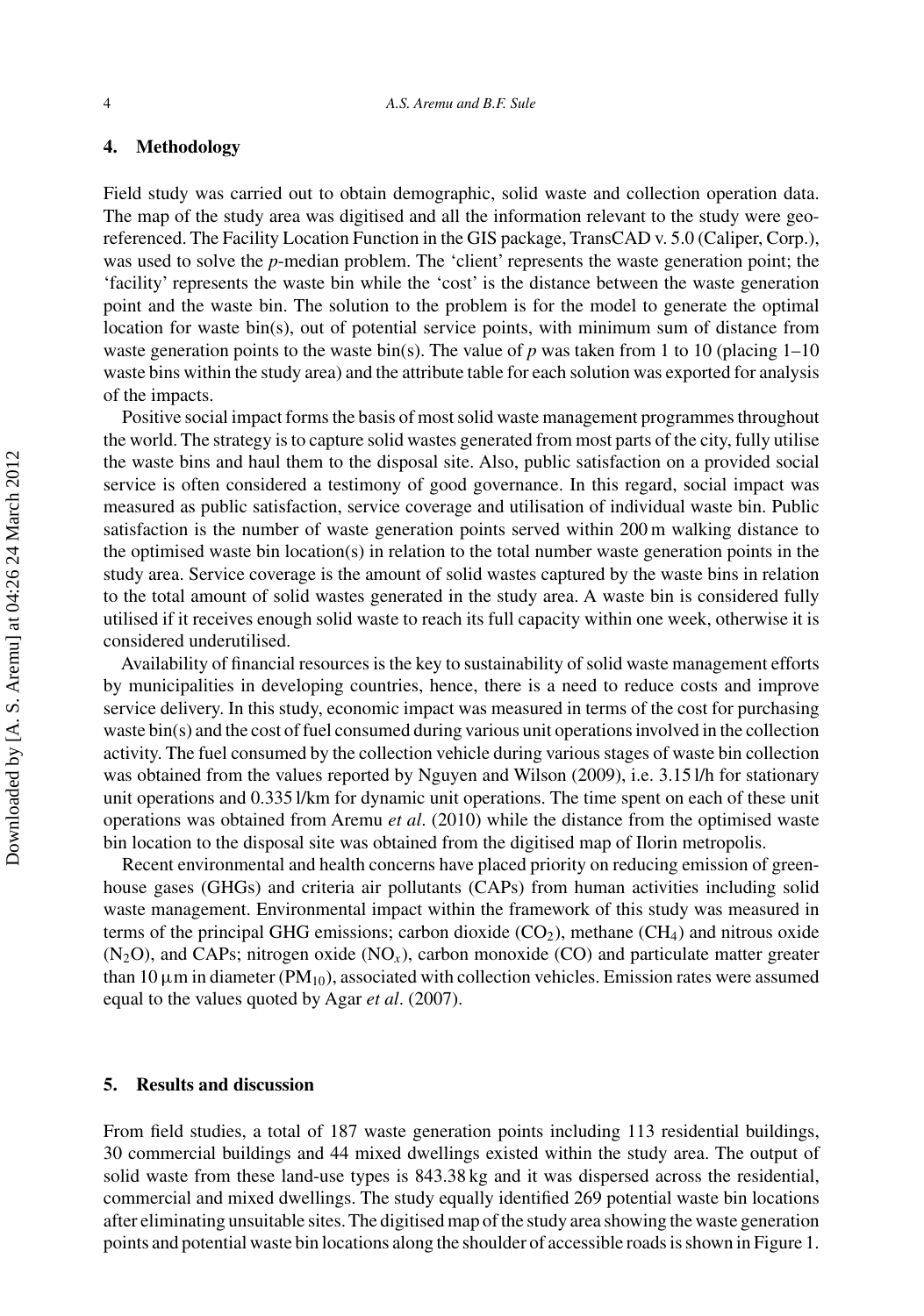<span id="page-6-0"></span>

Figure 1. Digitised map of the study area showing waste generation points, potential waste bin locations and unsuitable sites for waste bins.

The result of 10 computer runs  $(p = 1 - 10)$  using the Facility Location Function in TransCAD v. 5.0 software gave the optimal location for siting 1–10 waste bins out of the 269 potential waste bin locations within the study area. From the result, as the number of waste bins increased, the walking distance to the optimised location of the waste bins decreased as presented in Table 1. It shows that shorter walking distance to service points is achievable with more number of waste bins at appropriate (optimised) locations.

The social impact in terms of service coverage (the percentage of solid wastes captured by each waste bin) and public satisfaction (the number of waste generation points served) is shown in Figure [2.](#page-7-0) As the value of *p* increased from 1 to 5, the percentage of solid waste captured by the waste bins at optimised locations increased from 55.83% to 98.20%. Also, the waste generation points served by the waste bins increased from 50.27% when  $p = 1$  to 99.47% when  $p = 5$ . As an illustration, Figures [3](#page-7-0) and [4](#page-8-0) show the service coverage of waste bins when  $p = 2$  and 4,

| No. of waste bins                    |    | 2        | 3        | 4              | 5              | 6              | 7              | 8                                      | 9        | 10             |                     |
|--------------------------------------|----|----------|----------|----------------|----------------|----------------|----------------|----------------------------------------|----------|----------------|---------------------|
| Walking distance to<br>waste bin (m) |    |          |          |                |                |                |                | No. of waste generation points covered |          |                |                     |
| $0 - 50$                             | 10 | 16       | 17       | 28             | 33             | 37             | 46             | 42                                     | 51       | 57             |                     |
| 51-100                               | 28 | 41       | 53       | 65             | 74             | 78             | 76             | 105                                    | 103      | 103            | Acceptable          |
| 101-150                              | 31 | 52       | 62       | 61             | 59             | 63             | 56             | 37                                     | 30       | 26             | distance<br>walking |
| 151-200                              | 25 | 31       | 30       | 22             | 20             | 9              | 9              | 3                                      | 3        | 1              |                     |
| 201-250                              | 27 | 26       | 20       | 10             |                | $\Omega$       | $\Omega$       | $\overline{0}$                         | $\Omega$ | $\overline{0}$ |                     |
| 251-300                              | 14 | 8        | 4        | 1              | $\Omega$       | $\Omega$       | $\theta$       | $\overline{0}$                         | $\Omega$ | $\theta$       |                     |
| 301-350                              | 19 | 12       |          | $\Omega$       | $\Omega$       | $\Omega$       | $\theta$       | $\overline{0}$                         | $\Omega$ | $\theta$       | distance            |
| 351-400                              | 18 | 1        | $\Omega$ | $\Omega$       | $\Omega$       | $\Omega$       | $\theta$       | $\Omega$                               | $\Omega$ | $\Omega$       | Unacceptable        |
| 401-450                              | 9  | $\Omega$ | $\Omega$ | $\Omega$       | $\Omega$       | $\Omega$       | $\theta$       | $\overline{0}$                         | $\Omega$ | $\theta$       |                     |
| 451-500                              | 5  | $\Omega$ | $\Omega$ | $\Omega$       | $\Omega$       | $\Omega$       | $\theta$       | $\Omega$                               | $\Omega$ | $\theta$       | walking             |
| 501-550                              |    | $\theta$ | $\Omega$ | $\overline{0}$ | $\overline{0}$ | $\overline{0}$ | $\overline{0}$ | $\theta$                               | $\Omega$ | $\theta$       |                     |

Table 1. Number of solid waste generation points within each range of walking distance to the waste bin at optimised location.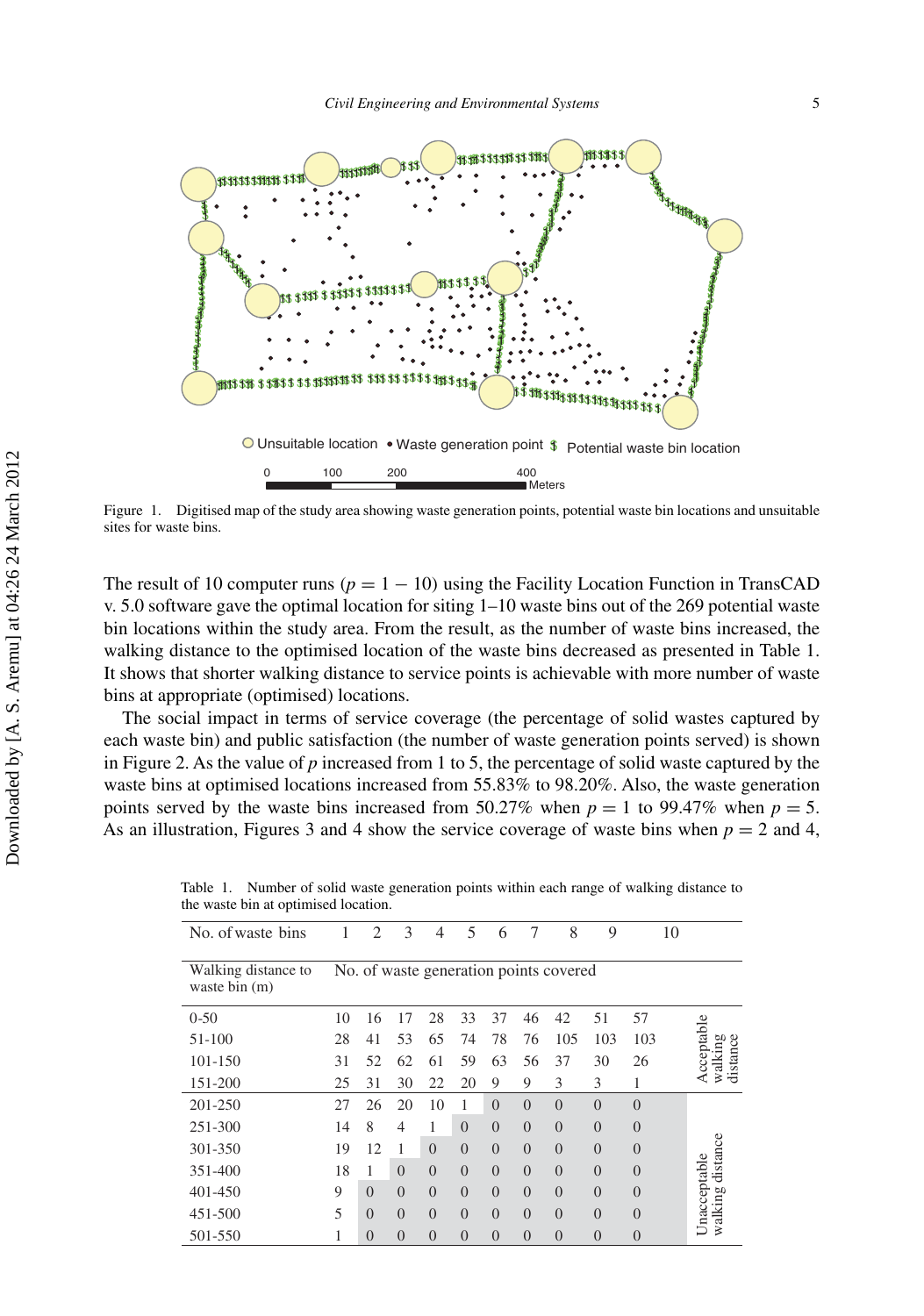<span id="page-7-0"></span>

Figure 2. Percentage of solid wastes captured and waste generation points served by different numbers of waste bin at optimised locations.



Optimal waste bin location ! Waste generation point  $\boxtimes$  Service coverage area of waste bin

Figure 3. Optimised location of waste bins for  $p = 2$  and waste generation points served by each waste bin.

respectively. For values of *p* greater than 5, the service coverage and public satisfaction was 100% as shown in Figure [5](#page-8-0) when  $p = 7$ . Two waste bins became underutilised when  $p = 6$  and the number of underutilised waste bins progressively increased to 7 when  $p = 10$  (Figure [6\)](#page-8-0). The collection frequency of the waste bins at optimised location was four times per week when  $p = 1$ , five times per week when  $p = 2$ , seven times per week when  $p = 3, 4, 5$  and 6. However, since 100% service coverage was not achieved for  $1 \le p \le 5$ , the collection frequency of these waste bins is likely to increase because of waste deposits from unserved areas.

With regard to economic impact, the distance covered by the collection vehicle to haul different numbers of waste bins at optimised location per week and associated fuel cost is as shown in Figure [7.](#page-9-0) The total distance between optimised waste bin locations and the disposal site increased as the value of *p* was increased but a decrease was observed when  $p = 5$  and 6 because these locations were closer to the disposal site. The total fuel consumed per week was derived by considering the distance of each optimised waste bin location to the disposal site, the collection frequency per week and the fuel consumed during various activities associated with collection operation. Generally an increase in the value of *p* results in an increase in the fuel cost per week. However, a commensurate decrease in the fuel cost (as a result of decrease in the travelled distance) was not found when  $p = 5$  and 6 because the collection vehicle encountered more intersections during the trip; hence it consumed more fuel.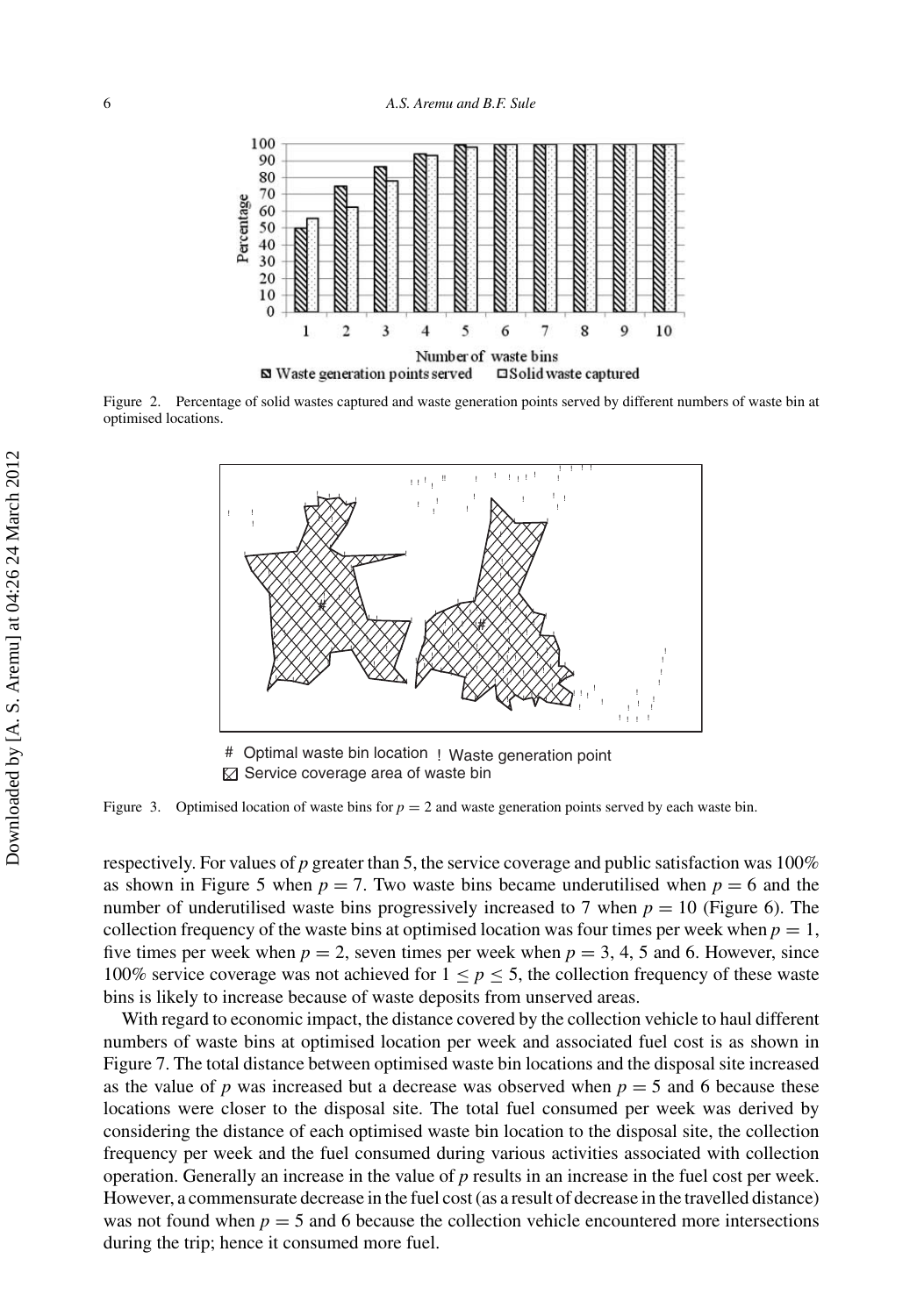<span id="page-8-0"></span>

- # Optimal waste bin location ! Waste generation point
- $\boxtimes$  Service coverage area of waste bin

Figure 4. Optimised location of waste bins for  $p = 4$  and waste generation points served by each waste bin.



# Optimal waste bin location ! Waste generation point  $\boxtimes$  Service coverage area of waste bin

Figure 5. Optimised location of waste bins for  $p = 7$  and waste generation points served by each waste bin.



Figure 6. Weekly collection trips and number of underutilised waste bins versus number of waste bins.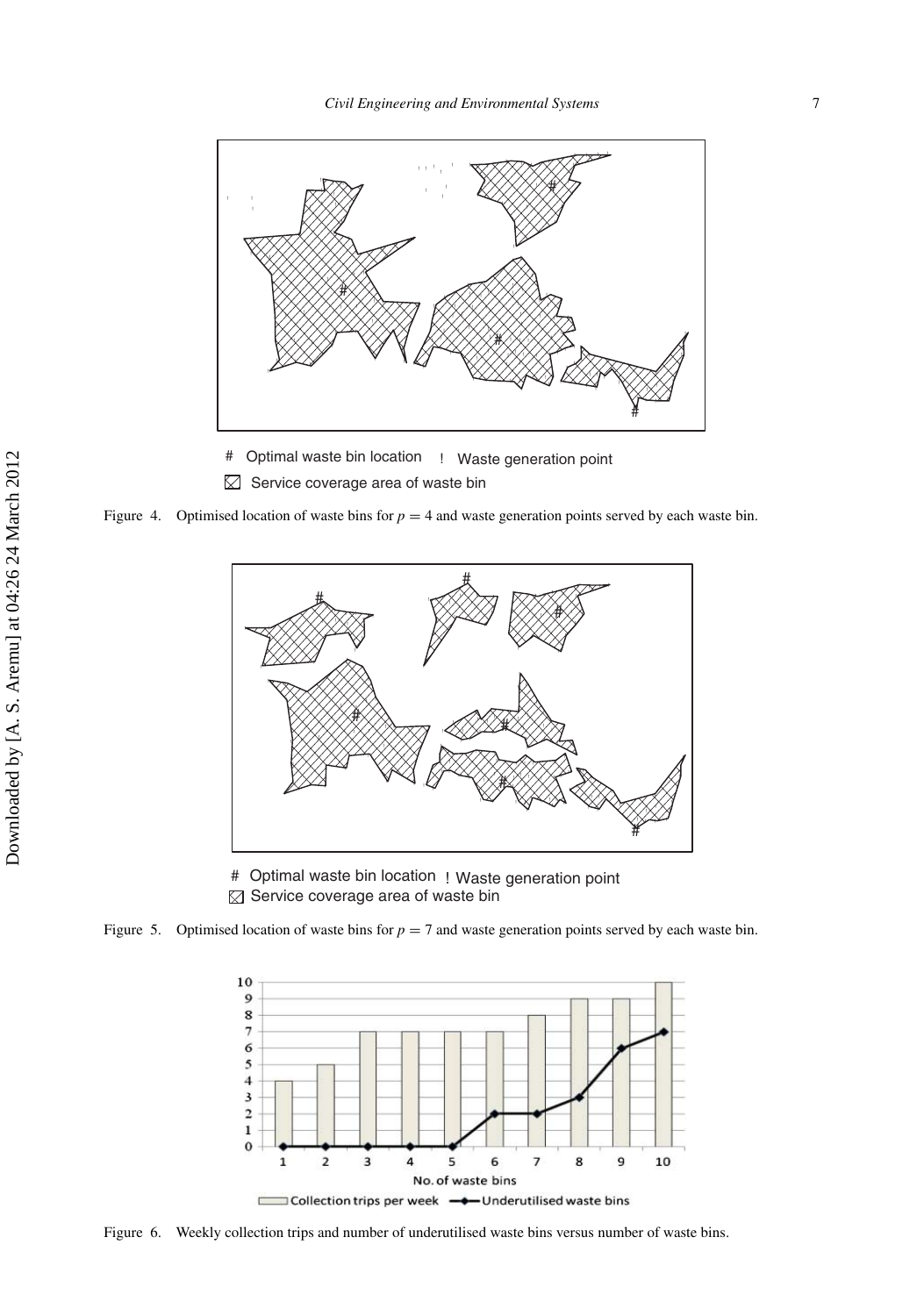<span id="page-9-0"></span>

Figure 7. Weekly distance travelled by the waste collection vehicle and associated cost of fuel versus number of waste bins.

The expected emissions from the collection vehicles in terms of GHGs  $(N_2O, CH_4 \text{ and } CO_2)$ and CAPs ( $NO<sub>x</sub>$ , CO and  $PM<sub>10</sub>$ ) are shown in Figures 8 and [9,](#page-10-0) respectively. Within the GHGs, the amount of  $CO_2$  emissions is about  $10^4$  times more than N<sub>2</sub>O and CH<sub>4</sub> emissions. Also, within CAPs, CO and  $NO<sub>x</sub>$  emissions are large compared to  $PM<sub>10</sub>$  emission. GHG emissions cause global warming, which is the most burning and concerning issue nowadays (Hassan *et al.* 2010). The environmental and health impacts of generalised global warming include increased exposure to water stress, ecosystem instability, damage from floods and storms, morbidity and mortality, and decrease in cereal production (Mihelcic and Zimmerman 2010). CAPs are also responsible for asphyxiation and several cardiovascular problems, formation of ozone, acid rain, or snow, and visibility reduction. However, the calculated emissions in this study present a platform for comparison of expected emissions when different numbers of waste bins were sited without regard to the effects of the ambient concentration of these emissions. In this regard, the GHGs and CAPs increased as the value of *p* was increased.

A number of inferences can be drawn from the resulting impacts of the optimised waste bin locations within the study area. For example, social impact could be prioritised because it forms the basis for most solid waste management programmes throughout the world. The desire to prioritise social impact means capturing all the solid wastes generated from community, minimising underutilisation of waste bins and maximising public satisfaction. Within the context of the study area, the use of five or six waste bins at the present optimised locations is appropriate if social



Figure 8. GHG emissions associated with the collection of various waste bin numbers at optimised locations.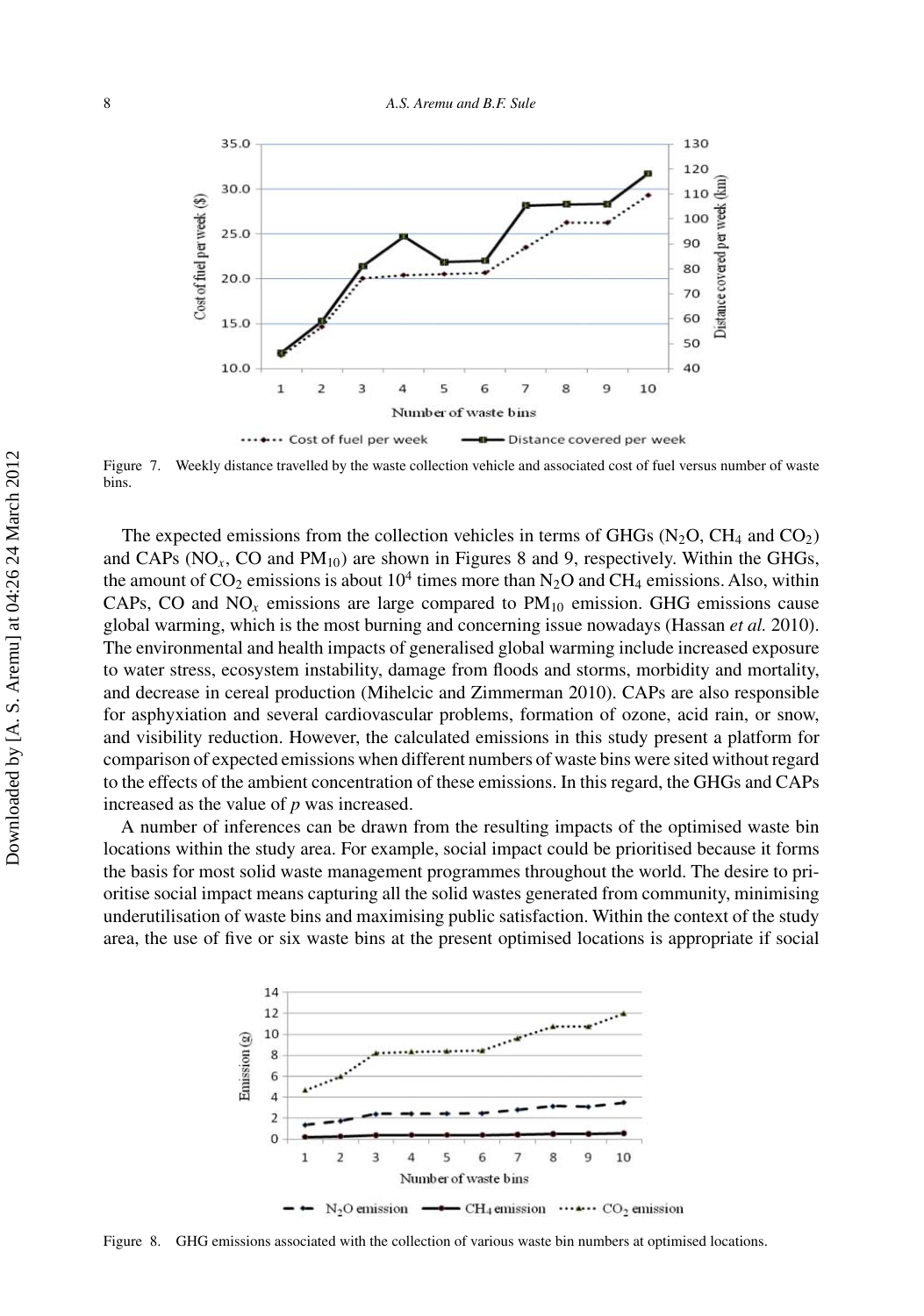<span id="page-10-0"></span>

Figure 9. CAP emissions associated with the collection of various waste bin numbers at optimised locations.

impact is of the highest priority. The spatial location of the five waste bins optimised their capacities to produce zero underutilisation of waste bins, achieved 99.47% public satisfaction, 98.2% service coverage and produced less economic or environmental impact. The use of six waste bins resulted in two waste bins being underutilised, 100% public satisfaction and service coverage, and produced more economic or environmental impact. Several other waste bin numbers at optimised locations have varying impacts and tradeoffs could be made to determine the most appropriate number to be sited based on the available resources.

# **6. Conclusion**

The application of an optimisation technique to locate waste bins within the existing spatial infrastructure of cities in developing countries is an avenue to improve municipal solid waste management. The spatial performance of waste bins at optimised locations creates social, economic and environmental impacts which form the pillar of sustainability for any waste management system. In this study, the built-in solver for *p*-median problems in the TransCAD v. 5.0 (Caliper, Corp.) software was used to determine the optimal location of 1–10 waste bins in a study area and the attribute table from the *p*-median solution was analysed to reflect the social, economic and environmental impacts of the optimised waste bin locations. The social impact in terms of service coverage and public satisfaction improved as the number of waste bins was increased from 1 to 5 while 100% service coverage and public satisfaction was achieved with 6–10 waste bins. The average walking distance to the waste bins decreased as the number of waste bins increased; however, some waste bins became underutilised when the number was increased beyond 5. The economic and environmental impacts of placing different number of waste bins within the study area also increased as the number of waste bins increased. The result of this study has shown that different numbers of waste bins at optimised locations have varying impacts. A multi-criteria analysis of these impacts can assist municipal solid waste management authorities to choose the most appropriate number of waste bins to be sited for a given service area.

### **Acknowledgements**

We acknowledge the support of Dr. Joni Downs of the Department of Geography, University of South Florida, USA, who made the TransCAD software available for solving the *p*-median problem. We also appreciate the remarkable input of Prof.